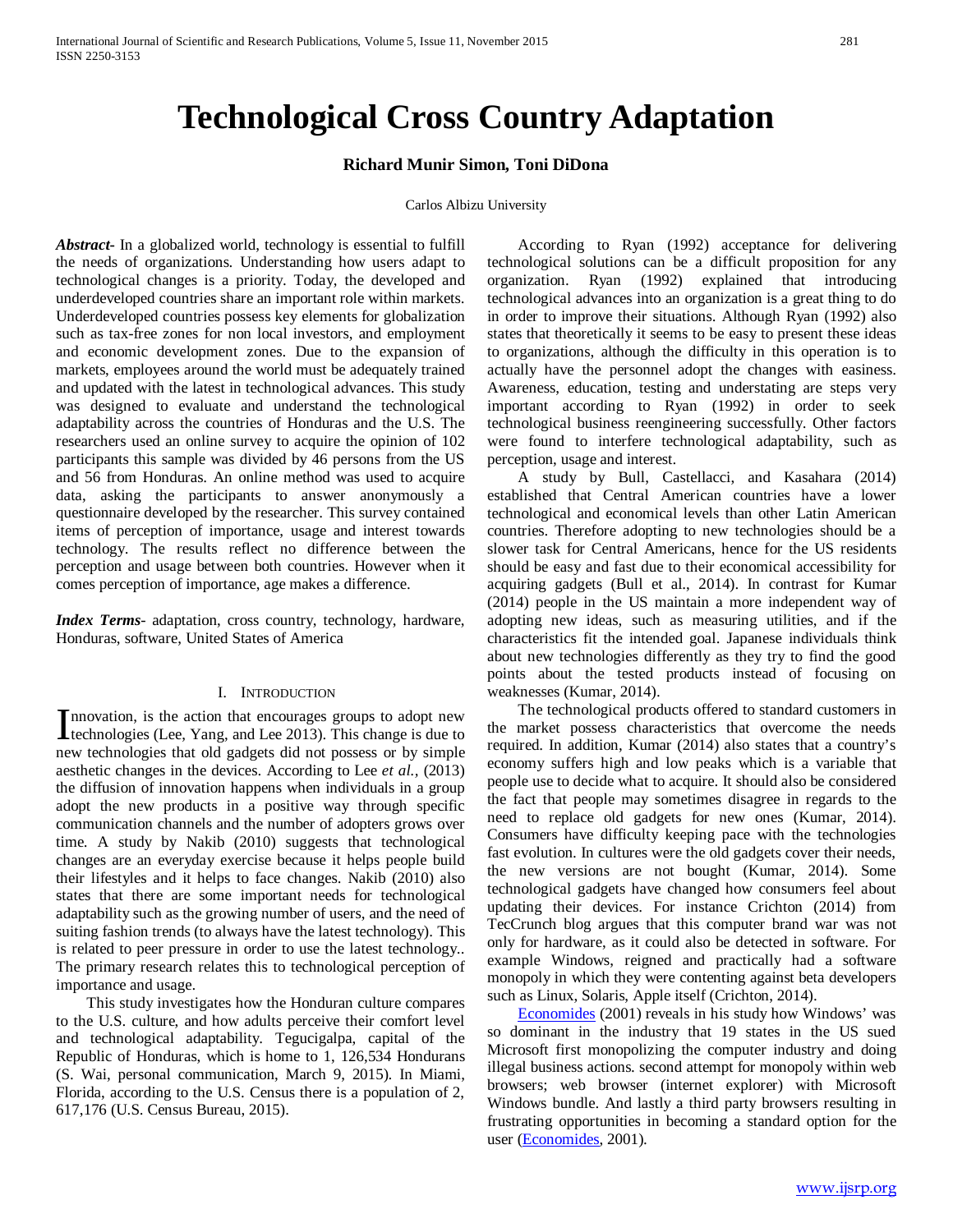The latest hardware example is when Heather (2012) from CNN exposed how technology was affected by the Apple iPhone in January 9, 2007. According to Heather, Apple revolutionized the mobile industry when the iPhone was released. The iPhone was the first multi-touch screen device that was available for the standard user. It gave people the chance to test three products in one: the iPod, a real internet browser on a mobile device and a Phone (Heather, 2012). And the release of this phone changed the entire mobile industry.

 Business Insider writer Colt (2014) presents how outside the US before the iPod, Apple's was not the mega company that it is today. Establishing as well that whoever experienced Apple products had a bad understanding of the brand and of their standards (Colt, 2014). According to Colt, their products had a poor design and it took a while for people people to actually adopt Apple devices. Steve Jobs era was a hallmark by unveiling the iPhone. It has been 8 years since the iPhone's market launch, their market share has grown in a substantial way and now it is normal to see not only individuals, but companies upgrading their hardware into Apple computers (Farber, 2014).

 For a deeper understanding on how the technological market is affected it is necessary to understand the target audience. Individuals interests and needs obviously vary according to age. According to Reuteman (2015), Millennials are those born during the 80's and before the 2000's are also called Generation Y. These Millennials represent approximately 80 million americans. These individuals tend to accept change and adapt easier to technological adaptation. Although they accept change they also have a tendency of rebelliousness for following directions from managers, specially from Generation Y (Reuterman, 2015). Generation Y feel they should accomplish goals in a much higher speed than any other generation. (Reuterman, 2015). Reuterman (2015) also states that Millennials are taking over the workforce and that older leaders feel threaten by these Generation Y individuals.

 According to Bagozzi there is another factor that goes into play among groups when it comes to technology such as peer pressure. Technological social influence occurs when someone feels the need to acquire the gadget that their most individuals possess. Bagozzi states that even for a standard user the desire for a high-end technology device is a must. Most of the time, opinions of others affect the belief and decisions of users. According to Bagozzi humans are not meant to be isolated beings, and most of the time, decisions are based on social pressure. Bagozzi also stated that in organizations the technological decisions are taken in order to fit or affect other people or group conditions. According to Bagozzi, internalization is also important because it determines technology acceptance and adaptation.

 Bagozzi argues that Internalization can be defined as the action of a member that suffers a cultural, technological or expertise change due to ethnicity, family, or other variables that affect their processes of socialization and psychological adaptation to develop new skills and needs to fulfill them. Bagozzi also states that transformation may be caused by job training, education, indoctrinations in organizations, or collectivities. The internalization process within technology is detected when a person from a group takes the skills and gadgets to extraneous groups (Bagozzi, 2008). The authors propose to

understand the behavior and technological adaptability of users in different countries by investigating if age is correlated with technological advances.

# II. METHODS

 A total number of 102 participants were recruited by snowball sampling, social media and instant messaging such as Whatsapp, Line, Viber to collect data in Miami, FL, USA and Tegucigalpa, Fco. Morazán, Honduras.

 *A. Instrumentation* 

 The instrument, was an online survey which was constructed with 35 questions. It was designed by the investigators in order collected data from participants. Because participants were recruited in countries with different languages, the researchers designed the surveys in english and spanish (see Appendixes A & B). The questionnaire contained both multiple choice (containing demographic questions) and a Likert scale questions. McLeod (2008) published about frequency scales or Likert scale designed to measure opinions or attitudes from participants in questionnaires. A website was created with the domain of www.rmssurvey,com in order to collect data from U.S. and Honduran participants. The primary researcher decided to built his own survey because Google provides a free and stable platform that can easily be attached to any website.

 *B. Procedure* 

 In both locations the data will be collected by snowball sampling, instant messaging applications and social media campaigns. Although convenient sampling will be used for obtaining the necessary data to perform tests, the primary researcher will ask all the participants to please share to their family and friends.

 *C. Participants*

 In this study the variable of technological adaptability is based in a sample of people living in the US and in Honduras. All participants were over 18 years old, not students from the Albizu University. The participants had to read the inform consent in order to complete the survey, in which they were informed about the minimal risks of taking the survey. The sample was collected by sending a link of the website created by the primary researcher to his email personal list. The participants were also asked to forward the link after filling in the survey to their friends and family. Also a social media campaign was held in the primary researcher Facebook timeline, he asked his contacts to please fill in the survey. Last but not least instant messaging within apps such as WhatsApp, LINE, Viber that reinforced the petition from the primary researcher to his contacts to fill in the survey.

 A total of 102 responses from the anonymous online survey questionnaire were received from both countries. The primary researcher took in consideration demographic aspects such as gender, age, nationality, and language skills. In Honduras a total of 56 participants filled in the online survey, and in the US 46 persons participated. In the US 44.4% of the participants were males and, 55.6% females. On the other hand in Honduras 41.1% were males and 59.9% females. This helped the primary researcher establish that there is a tendency in which females collaborate more with online surveys than the male population in both of the countries.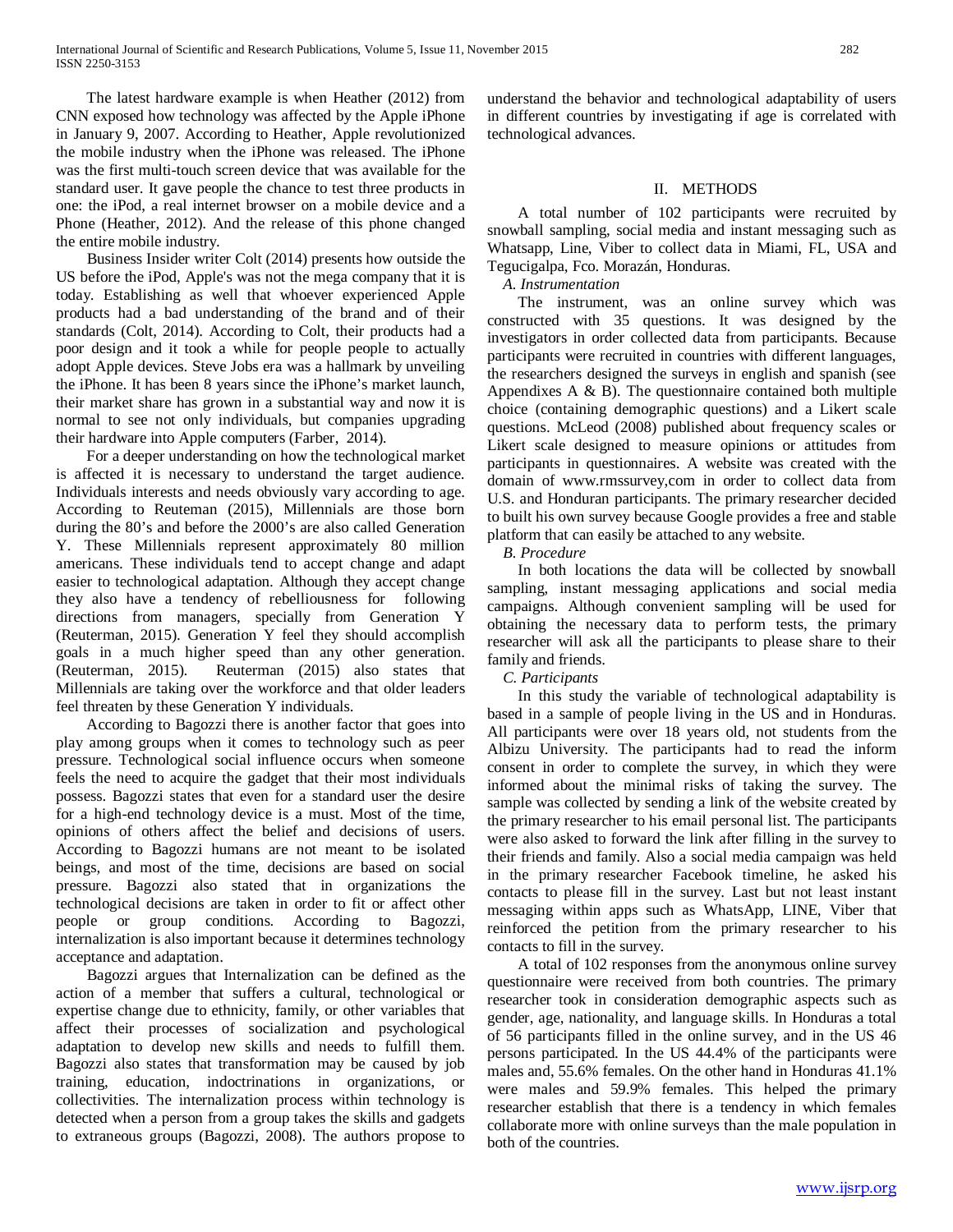#### **Data Analyses**

 Once the primary researcher collected the data from both countries through the online method, an analysis of descriptive statistics were used to summarize the data in detail generating descriptive data. Correlation tests were used trying to find a relationship between variables such as interest and perception of importance, perception of importance and usage of technology, and between interest and perception of importance. Also analysis of variance statistics for evidence of difference between variables helped the primary researcher find if there was a significant difference between the age of the participants of both countries in study. The alpha level or level of significance was established by the standard 0.05.

## III. RESULTS

 The results are described in sections. The first section describes the data acquired in both the countries of US and Honduras. The results presented in sections include the descriptive statistics, correlations and a statistical t-test. In table 1 the descriptive statistics defined that 46 persons from the US and 56 from Honduras participated in the survey. There were no missing data. From the US 39.1% of the participants were males and 60.9% females. In Honduras 41.1% of the participants were males and 58.9% of the participants were females. Also in the US 30.4% of the surveyed participants hold a high school or 12 year educational level (see Table 1). Also 69.6% of the US participants possess higher education. In Honduras 21.4% of the surveyed participants have a 12 year educational level and 78.6% of these participants possess a higher educational level. The US participants results show a mean of 31.76, median of 30 and a mode of 29, with a range of 32. The Honduran participants have a mean 31.76, median of 32, mode of 32, with a range of 28.

 The regression line in the scatterplot for interest and perception of importance towards technology shows a linearity and homoscedasticity (Table 2). The correlations tests in table 2 shows a positive correlation (r:=.653) between interest and perception of importance; and p=000 which is less than the specified .05 alpha level, indicating that this is a statistically significant correlation. Our findings reveled a strong and positive correlation suggesting that those with a higher interest in a technology tend to get a higher perception of importance (.653). This correlation was statistically significant (.000). As such, we reject the Hº fail to reject the H1.

 Next in table 3 the regression line in the scatterplot for the perception of importance and usage of technology is linear and homoscedastic. Also the correlations show a positive correlation (r:=.428) between perception of importance and usage; and p=.000 which is greater than the specified .05 alpha level, indicating that this is a statistically significant correlation. Therefore the higher the perception of importance towards technology from people the higher the usage individuals present. Our findings revealed a moderate and positive correlation suggesting that those with a higher perception of importance of technology tend to use it more. The correlation was statistically significant (.000) As such we reject the H<sup>o</sup> and fail to reject H1.

 Table 4 presents a regression line in the scatterplot for the interest and usage of technology linear and homoscedastic. The test shows a positive correlation (r:=.284) between interest towards technology and perception of importance; and p=.004 which is less than the specified .05 alpha level, indicating that this is a statistically significant correlation. The findings revealed a weak to moderate but positive correlation suggesting that those with a higher perception of importance of technology (.284) tend to use more technology. This correlation was statistically significant (.002) as such, we reject the Hº and fail to reject H1.

 Table 5 shows the T-test statistics in which histograms with a normal curve plot show a normal distribution of perception of importance for both groups. The homogeneity of variance score shows significance (p) of .363, since this is greater that a level of 0.05, this suggests that there is no statistically significant difference between the variances of the two groups. The n's are 46 and 56 in each group since n's are greater than 30; the pretest criterion of normality is satisfied. Therefore the test determined the perception of importance by people older than 30 and younger than 30 from both countries. A group of 102 individuals were invited to complete the online survey and determined by their results using a 0.05 alpha level, the p value of .021 suggests that there was no statistical significance difference; hence, we reject the Hº.

## IV. DISCUSSION

 The results for this study partially supported the initial hypothesis of age being correlated with technological advances. The researchers can safely conclude that after running statistical correlation tests and discovering that participants from both countries had the same feelings towards usage, interest and perception of importance. Hence when it comes to perception of importance, there is a statistical significant between the participants both groups (table 5). In both countries there was a tendency in which women where more cooperative in order to complete the survey. Also both country participants possessed higher educational level. The strongest correlation from the surveyed participants was interest and perception of importance. In second place the researchers learned that if users perceived that a technological device or software is important then there will be a higher tendency of usage. Third which is also positive yet with a weak and moderate strength the more interest in users towards technology the higher the tendency to use technology.

 The participants were very similar (homogeneity of variance :.326). There was a statistical significant difference between people older 30 and younger than 30 years old. By reviewing the means (15.46 [old] vs 14.40 [young] we can establish that people older than 30 years of age tend to have a higher perception of importance towards technology than the ones younger than 30. These findings support the Millennials theory. According to Reuteman (2015), Millennials are those born during the 80's and before the 2000's are also called Generation Y. Millennials represent approximately 80 million americans. These individuals tend to accept change and adapt easier to technological adaptation. Although they accept change they also have a tendency of rebelliousness for following directions from managers, specially from Generation Y (Reuterman, 2015). Generation Y feel they should accomplish goals in a much higher speed than any other generation. (Reuterman, 2015). Reuterman (2015) also states that Millennials are taking over the workforce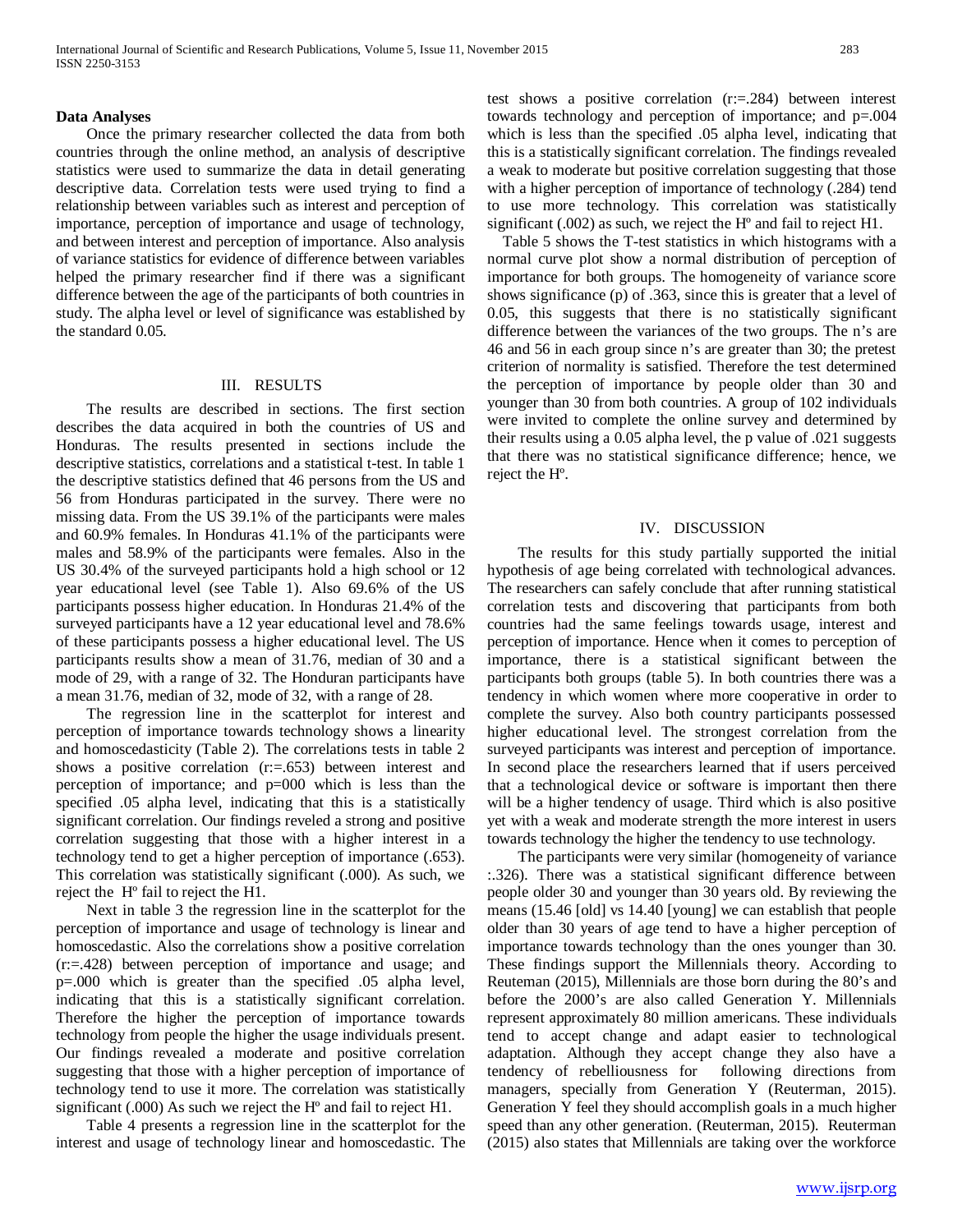and that older leaders feel threaten by these Generation Y individuals.

## **Limitations**

 First, the sample used for this particular study was snowball sampling, also the was conducted only to people in the US and in Honduran. The primary researcher created a website and embedded Google Forms in order to acquire data. In some cases, participants couldn't complete the survey because of compatibility issues within browser on their mobile device. This compatibility limitation was very similar in both countries and it had to do with Apple's iPhone operating system iOS 8. Third, the instrument designed by the primary researcher to collect data was a questionnaire, and the last limitation is the number of participants in the US.

# V. CONCLUSIONS

 Organizations will be in constant change, and should understand their employees behavior. As described previously in this study it is not a matter of birth country what makes a user adapt to a technological advance or update. It's age what really impacts the perception of importance towards technology. Users who belong to the Millennials or generation Y will most likely have a higher perception towards importance than a younger or older user. Companies need to hire personnel that will indeed accept changes and adapt to new software and hardware updates. Also it is safe to conclude that Millennials are the generations companies will want to hire based on their easiness to adapt, change and also their need of success in short periods of time.

#### **REFERENCES**

- [1] Bagozzi, P. (2008) The legacy of the technology acceptance model and a proposal for a paradigm shift, Journal of the Association for Information Systems, 8(4), 3.
- [2] Bull, B., Castellacci, F., & Kasahara, Y. (2014). Business Groups and Transnational Capitalism in Central America: Economic and Political Strategies 1(1), 240).
- [3] Crichton, D. (2014). With Software Eating Hardware, Silicon Valley Enters "Hard" Times. Retrieved from http://techcrunch.com/2014/06/30/withsoftware-eating-hardware-silicon-valley-enters-hard-times/
- [4] Colt, S. (2014). Here's How Apple's Products Have Evolved Over The Years. Retrieved from http://www.businessinsider.com/heres-how-applesproducts-have-evolved-over-the-years-2014-8
- [5] Economides, N. (2001). The Microsoft antitrust case. Journal of Industry, Competition and Trade, 1(1), 7-39.
- [6] Farber, D. (2014). When iPhone met world, 7 years ago today CNET. Retrieved February 27, 2015, from http://www.cnet.com/news/wheniphone-met-world-7-years-ago-today
- [7] Heather, K. (2012). 5 ways the iPhone changed our lives CNN.com. Retrieved from http://www.cnn.com/2012/06/28/tech/mobile/iphone-5 years-anniversary/
- [8] Kumar, V. (2014). Understanding cultural differences in innovation: A conceptual framework and future research directions. Journal of International Marketing. 22 (3).
- [9] Lee, S., Yang, H., & Lee, Y. (2013). The Influence of Technological and Symbolic Innovation on New Product Adoption in a Social Context. Family & Consumer Sciences Research Journal, 42(2), 138-149.
- [10] S. McLeod. (2008) Social Psychology, Attitudes: Likert Scale. Retrieved from http://www.simplypsychology.org/likert-scale.html
- [11] Nakib, F. (2010). Technological Adaptability an approach toward flexible and sustainable architecture. Academia, Volume Number (3)6, 14. http://www.academia.edu/1661865/TECHNOLOGICAL\_ADAPTABILIT Y\_AN\_APPROACH\_TOWARD\_A\_FLEXIBLE\_AND\_SUSTAINABLE\_ ARCHITECTURE
- [12] Reuteman, R. (2015). Generation gaps. Entrepreneur, 43(3), 42-48.
- [13] Ryan, H. W. (1992). Managing change: the comfort of technology we know. Information Systems Management, (3). 60.
- [14] Strutton, D., Taylor, D., & Thompson, K. (2011). Investigating generational differences in e-WOM behaviors. International Journal Of Advertising, 30(4), 559-586.
- [15] U.S. Census Bureau, Population estimates, July 1, 2014, (V2014). (2014, April 20). Retrieved March 23, 2015, from http://www.census.gov/quickfacts/table/PST045214/00,12086

#### AUTHORS

**First Author -** Richard Munir Simon, Master of Industrial and Organizational Psychology.

**Second Author -** Tony DiDona, Ph.D., Associate Professor at Albizu University, Miami, Fl.

**Correspondence Author -** Richard Munir Simon at rsimon265@sunmail.albizu.edu or Dr. Toni DiDona at

**[tdidona@albizu.edu](mailto:tdidona@albizu.edu)**

## APPENDIX A

#### Survey Topic: **Technological Cross Country Adaptation**.

The estimated time to complete the survey is about 15 minutes with 2 simple types of questions: Multiple choice and Scale. Just as a reminder to make the participant feel as comfortable as possible, we do **NOT** track IP addresses, or any information. The information acquired is for student research only.

#### **Instructions:**

Choose one option from a list of possible answers, or fill in the blank for each question.

• What is your gender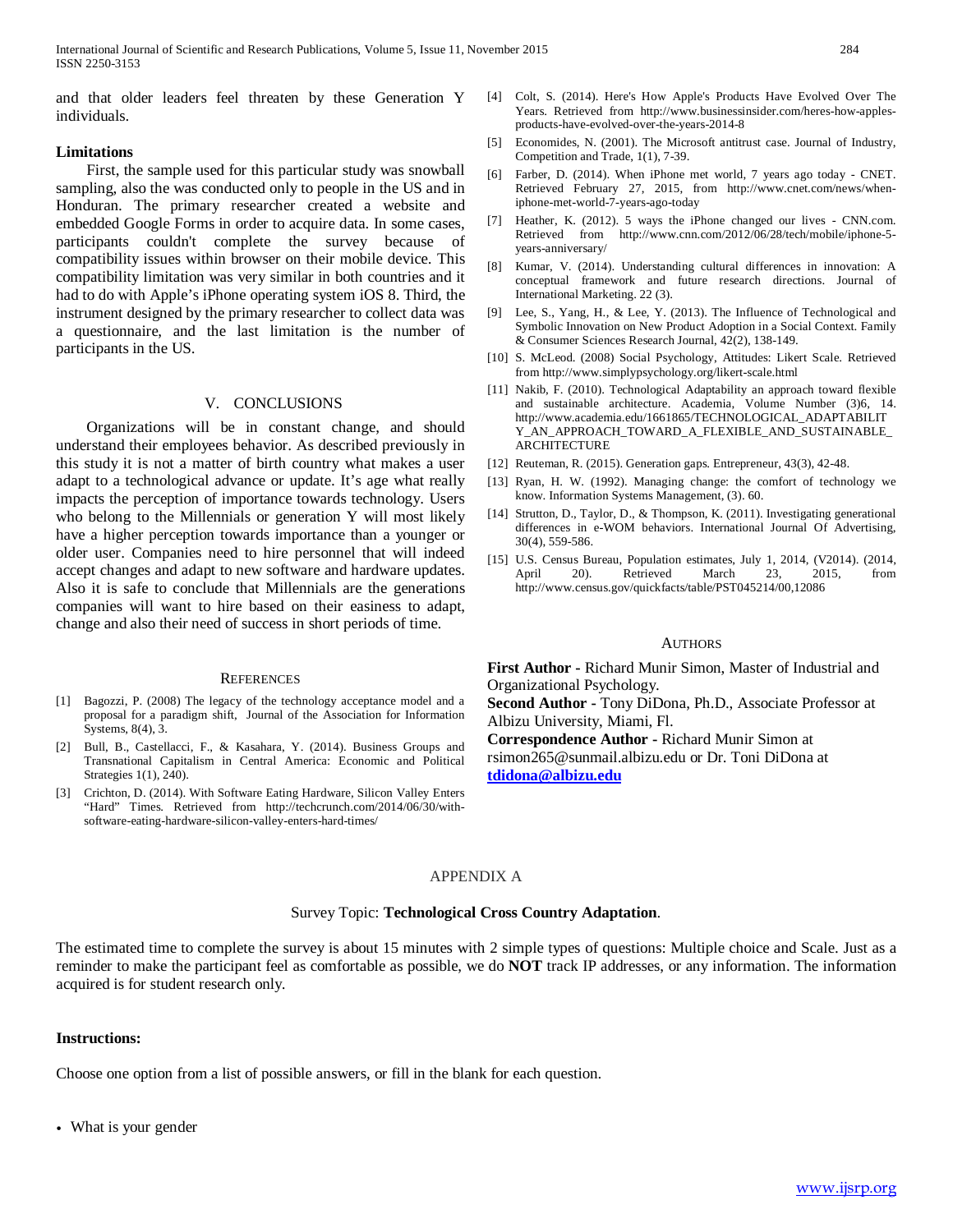- a. Male
- b. Female \_\_\_\_\_\_\_
- What is your age in years? \_\_\_\_\_\_\_\_ years old

• Which best describes your racial/ethnic identity?

- a. White/Non hispanic \_\_\_\_\_\_\_\_
- b. Black/African American \_\_\_\_\_\_
- c. Hispanic/Latino \_\_\_\_\_\_
- d. Asian  $\equiv$
- e. Multiracial \_\_\_\_\_\_
- f. Other
- In what country where you born?
- a. US \_\_\_\_\_\_

b. Other \_\_\_\_\_\_\_\_\_\_\_\_\_\_\_\_\_\_\_\_\_\_\_\_\_\_\_\_\_\_\_\_\_

• Are you a US Citizen?

- a. Yes \_\_\_\_\_\_
- b. No

Have you traveled outside of the US?

- a. Yes\_\_\_\_
- b. No\_\_\_\_
- What is your marital status
- a. Single  $\_\_\_\_\_\_\_\$
- b. Married \_\_\_\_\_\_
- c. Separated \_\_\_\_\_
- d. Divorced \_\_\_\_\_\_\_
- e. Widowed
- f. Other  $\_\_$
- How many children, if any, do you have?
- a. 0 \_\_\_\_\_\_
- b. 1 \_\_\_\_\_\_
- c. 2 \_\_\_\_\_\_
- d. 3+ \_\_\_\_\_\_
- How many languages can you speak, including your native language? \_\_\_\_\_\_\_\_\_\_\_\_\_ Number of Languages

\_\_\_\_\_\_\_\_\_\_\_\_\_\_\_\_\_\_\_\_\_\_\_\_\_\_\_\_\_\_\_\_\_\_\_\_\_\_\_\_\_\_\_\_\_\_\_\_\_\_\_\_\_\_\_\_\_\_\_\_\_\_\_\_\_\_\_\_\_\_\_\_\_\_\_

Specify which languages if the number is greater than 1.

- How many years of education have you completed? (If you finished high school you would answer 12, if you have a bachelor's degree you would answer 16, a doctoral degree would be 20) \_\_\_\_\_\_\_\_\_ Years
- Which best describes your job?
- a. Entry level \_\_\_\_\_\_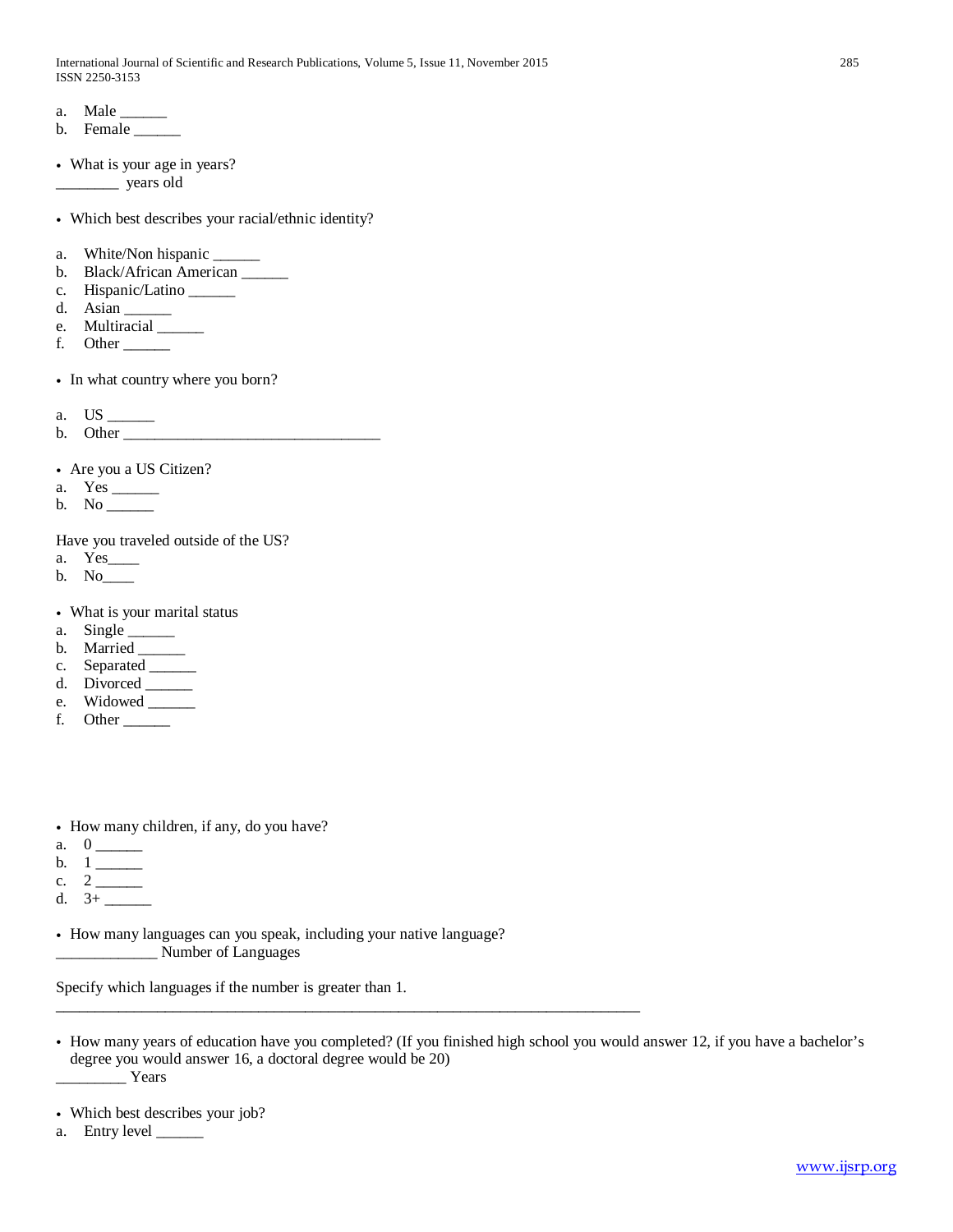- b. Professional
- c. Managerial \_\_\_\_\_\_
- d. Executive \_\_\_\_\_\_\_
- e. Self employed  $\frac{1}{\sqrt{1-\frac{1}{2}}\sqrt{1-\frac{1}{2}}\left(\frac{1}{\sqrt{1-\frac{1}{2}}}\right)}$
- f. Retired \_\_\_\_\_\_
- g. Unemployed \_\_\_\_\_
- h. Other

• How many years of experience do you have in your field? \_\_\_\_\_\_\_\_ Years of experience.

• I suffer a physical disability

- E.g. Arthritis
- a. Yes \_\_\_\_\_\_
- b. No
- I associate computer innovation with:
- a. Windows \_\_\_\_\_\_\_
- b. Google  $\_\_$
- c. Linux \_\_\_\_\_\_
- d. Apple \_\_\_\_\_\_
- e. Other  $\_\_$

# • My favorite Social Media is:

- a. Google +  $\_\_\_\_\_\_\_\_\_\_\_\_$
- b. Twitter  $\_\_$
- c. Facebook \_\_\_\_\_\_
- d. Vine
- e. Linked IN \_\_\_\_\_\_
- f. Instagram \_\_\_\_\_\_
- g. Snapchat
- h. NONE, I hate social media. \_\_\_\_\_\_
- I have a Linked In Account:
- a. Yes
- b. No \_\_\_\_\_\_
- c. I think so, but I never use it \_\_\_\_\_\_\_
- I pay for internet service at:
- a. Home \_\_\_\_\_\_
- b. Mobile Device(s)  $\_\_\_\_\_\_\_\_\_\_\_\_\_\_\_\_\_\_\_\_\_\_\_\_\_\_\_\_\_\_\_\_$
- c. Both  $\_\_$
- d. None \_\_\_\_\_\_

I own:

- a. Smartphone\_\_\_\_
- b. Smartphone and Tablet\_\_\_\_
- c. Tablet
- d. Smartphone and PC/Laptop\_\_\_\_
- e. Tablet and PC/Laptop\_\_\_\_
- f. PC/Laptop\_\_\_\_
- g. Smartphone, PC/Laptop and Tablet\_\_\_\_
- h. All of the Above\_\_\_\_

I use:

- a. Windows\_\_\_\_
- b.  $OSX$ <sub>\_\_\_\_</sub>
- c. Linux\_\_\_\_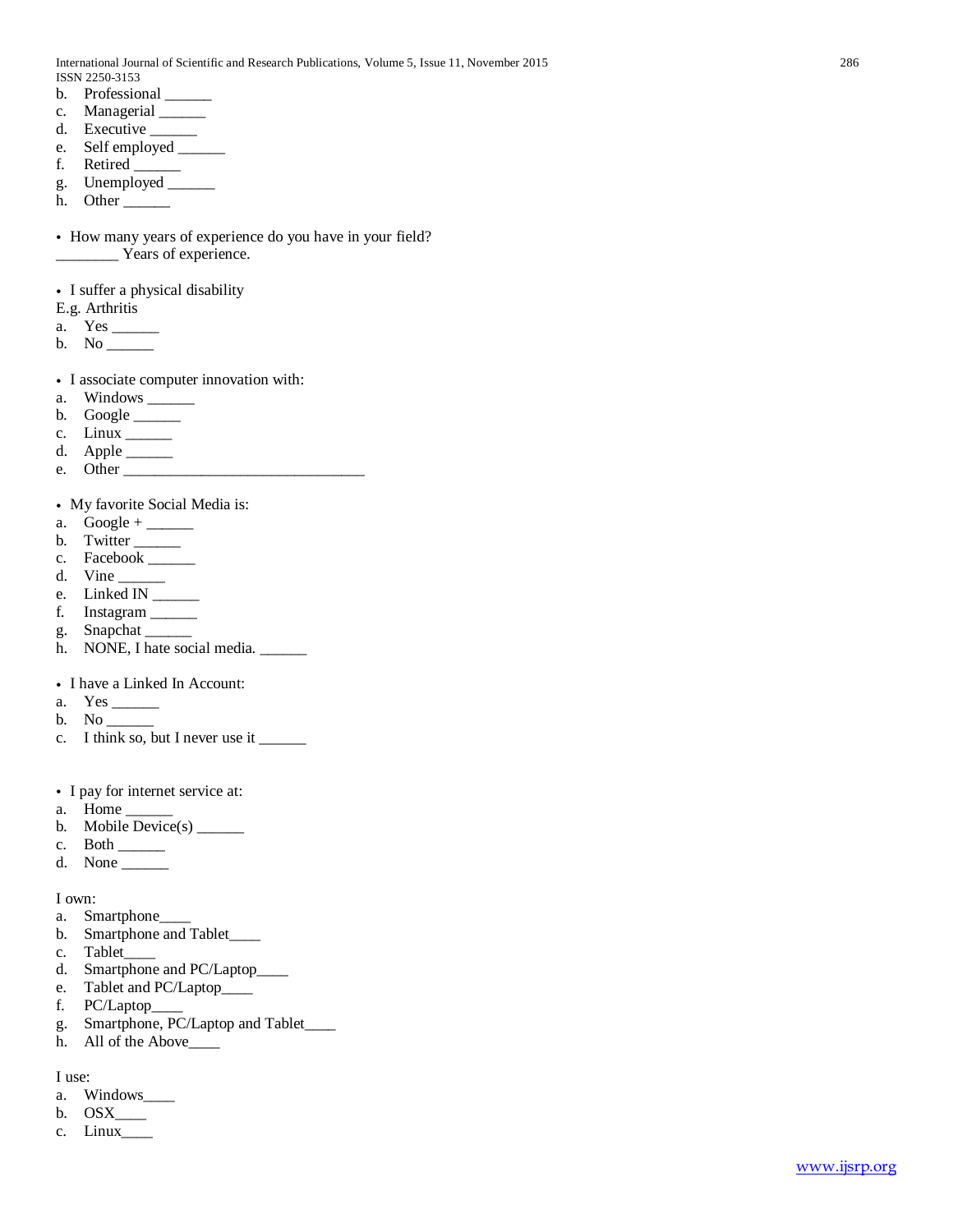International Journal of Scientific and Research Publications, Volume 5, Issue 11, November 2015 287 ISSN 2250-3153<br>d. All of the

All of the above\_\_\_\_\_

e. Other\_\_\_\_

# **Instructions:**

The following questions contain a number of statements with which some people may agree and others may disagree. Please rate how much you personally agree or disagree with these statements how much they reflect how you feel or think personally. 1 being stronger disagree and 5 being strongly agree.

|                                                              | My job requires technological skills. |                |       |                                                                                           |
|--------------------------------------------------------------|---------------------------------------|----------------|-------|-------------------------------------------------------------------------------------------|
| <b>Strongly Disagree</b> Disagree                            |                                       | Neutral        | Agree | <b>Strongly Agree</b>                                                                     |
| 1                                                            | 2                                     | 3              | 4     | 5                                                                                         |
|                                                              |                                       |                |       |                                                                                           |
| • I operate MS Office Suite or alternatives with ease.       |                                       |                |       |                                                                                           |
| <b>Strongly Disagree</b>                                     | <i>Disagree</i>                       | <b>Neutral</b> | Agree | <b>Strongly Agree</b>                                                                     |
|                                                              |                                       | 3              |       |                                                                                           |
|                                                              |                                       |                |       |                                                                                           |
| • I believe possess advanced computer skills.                |                                       |                |       |                                                                                           |
| <b>Strongly Disagree</b>                                     | <b>Disagree</b>                       | Neutral        | Agree | <b>Strongly Agree</b>                                                                     |
| 1                                                            | 2                                     | 3              | 4     | 5                                                                                         |
|                                                              |                                       |                |       |                                                                                           |
| • I am glad when the Softwares I use update.                 |                                       |                |       |                                                                                           |
| <b>Strongly Disagree</b>                                     | <i>Disagree</i>                       | Neutral        | Agree | <b>Strongly Agree</b>                                                                     |
| 1                                                            | 2                                     | 3              |       | 5                                                                                         |
| • I am annoyed when my company changes to new computers.     |                                       |                |       |                                                                                           |
| <b>Strongly Disagree</b>                                     | Disagree                              | Neutral        | Agree | <b>Strongly Agree</b>                                                                     |
| 1                                                            | 2                                     | 3              |       | 5                                                                                         |
|                                                              |                                       |                |       |                                                                                           |
| • I use the internet at home.                                |                                       |                |       |                                                                                           |
| <b>Strongly Disagree</b>                                     | <b>Disagree</b>                       | Neutral        | Agree | <b>Strongly Agree</b>                                                                     |
| 1                                                            | 2                                     | 3              | 4     | 5                                                                                         |
|                                                              |                                       |                |       |                                                                                           |
|                                                              |                                       |                |       |                                                                                           |
|                                                              |                                       |                |       |                                                                                           |
| • I use the internet at work.                                |                                       |                |       |                                                                                           |
| <b>Strongly Disagree</b>                                     | <i>Disagree</i>                       | Neutral        | Agree | <b>Strongly Agree</b>                                                                     |
| 1                                                            | 2                                     | 3              |       | 5                                                                                         |
|                                                              |                                       |                | 4     |                                                                                           |
|                                                              |                                       |                |       |                                                                                           |
| • I regularly check social media.                            |                                       |                |       |                                                                                           |
| <b>Strongly Disagree</b>                                     | <i>Disagree</i>                       | Neutral        | Agree | <b>Strongly Agree</b>                                                                     |
| 1                                                            | 2                                     | 3              | 4     | 5                                                                                         |
|                                                              |                                       |                |       |                                                                                           |
| • Technology blogs are interesting to me.                    |                                       |                |       |                                                                                           |
| <b>Strongly Disagree</b>                                     | Disagree                              | <b>Neutral</b> | Agree | <b>Strongly Agree</b>                                                                     |
| 1                                                            | 2                                     | 3              |       | 5                                                                                         |
|                                                              |                                       |                |       |                                                                                           |
|                                                              |                                       |                |       | • New character fonts and screen resolutions have made a negative impact in my work-life. |
| <b>Strongly Disagree</b>                                     | <i>Disagree</i><br>2                  | Neutral        | Agree | <b>Strongly Agree</b>                                                                     |
| L                                                            |                                       | 3              | 4     | 5                                                                                         |
|                                                              |                                       |                |       |                                                                                           |
| • I enjoy learning new software.<br><b>Strongly Disagree</b> | <b>Disagree</b>                       | Neutral        | Agree |                                                                                           |
| L                                                            | 2                                     | 3              | 4     | Strongly Agree<br>5                                                                       |
|                                                              |                                       |                |       |                                                                                           |
| • Going to technological trainings make me more productive.  |                                       |                |       |                                                                                           |
| <b>Strongly Disagree</b>                                     | <i>Disagree</i>                       | Neutral<br>3   | Agree | <b>Strongly Agree</b>                                                                     |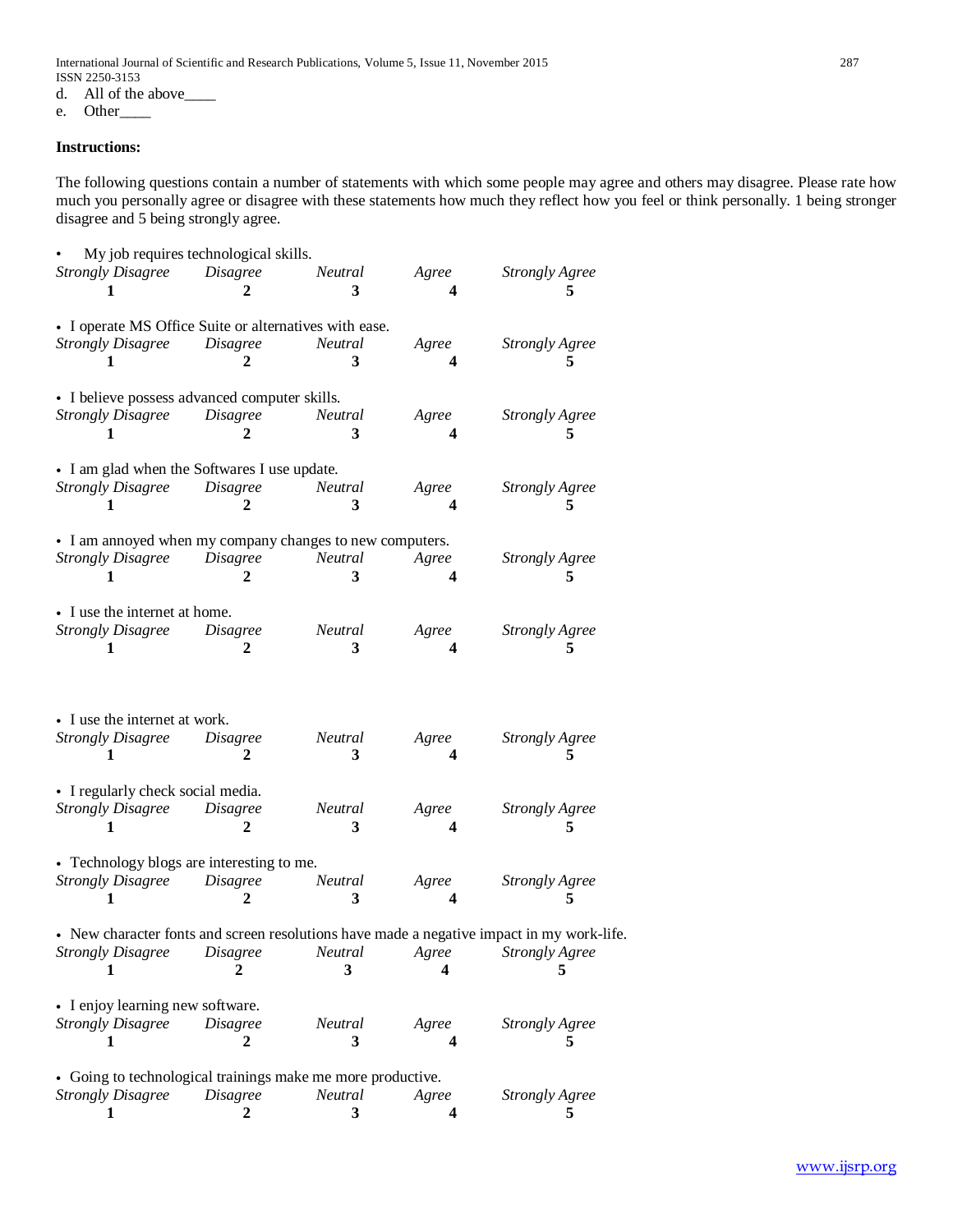| Disagree | Neutral | Agree                                                        | <b>Strongly Agree</b>                                      |
|----------|---------|--------------------------------------------------------------|------------------------------------------------------------|
|          |         |                                                              |                                                            |
|          |         |                                                              |                                                            |
| Disagree |         | Agree                                                        | <b>Strongly Agree</b>                                      |
|          |         |                                                              |                                                            |
|          |         | • I think technology is a company necessary evil.<br>Neutral | • Microsoft Office suites updates have made my job easier. |

——————————————————————————————————————-

# APPENDIX B

# Tema de Encuesta: **Adaptación Tecnológica Entre Países**

El tiempo estimado para completar la encuesta es de aproximadamente 15 minutos. Contiene dos tipos de preguntas: selección multiple y una escala tipo Likert. Como parte de que el participante se sienta lo más cómodo posible, nos complace informales que la encuesta es anónima, el investigador **NO** rastreará direcciones IP u otra información. La información recopilada será para uso estudiantil únicamente.

# **Instrucciones:**

Escoja una opción de una lista de posibles respuestas, o llene el vacío para la pregunta.

• ¿Cuál es su género? Masculino \_\_\_\_\_ Femenino \_\_\_\_\_\_

• ¿Cual es su edad en años? \_\_\_\_\_\_\_\_\_\_ edad en años

• ¿Cual describe mejor su raza? Blanco/No hispano \_\_\_\_\_ Afrodescendiente \_\_\_\_\_ Hispano/Latino \_\_\_\_\_ Asiatico \_\_\_\_\_ Multiracial \_\_\_\_\_\_ Otro  $\_\_\_\_\_\_\$  $\bullet$  *i*. En que pais nació? Honduras \_\_\_\_\_ Otro \_\_\_\_\_\_\_\_\_\_\_\_\_\_\_

• ¿Reside en Honduras de forma permanente?  $Si$ <sub>---</sub> No \_\_\_\_\_

• ¿Ha viajado fuera de Honduras?

 $Si$ <sub>\_\_\_\_</sub>  $No$ <sub>\_\_\_\_</sub>

• Estado Civil: Soltero Casado \_\_\_\_\_ Separado \_\_\_\_\_\_ Divorciado \_\_\_\_\_\_ Viudo \_\_\_\_\_\_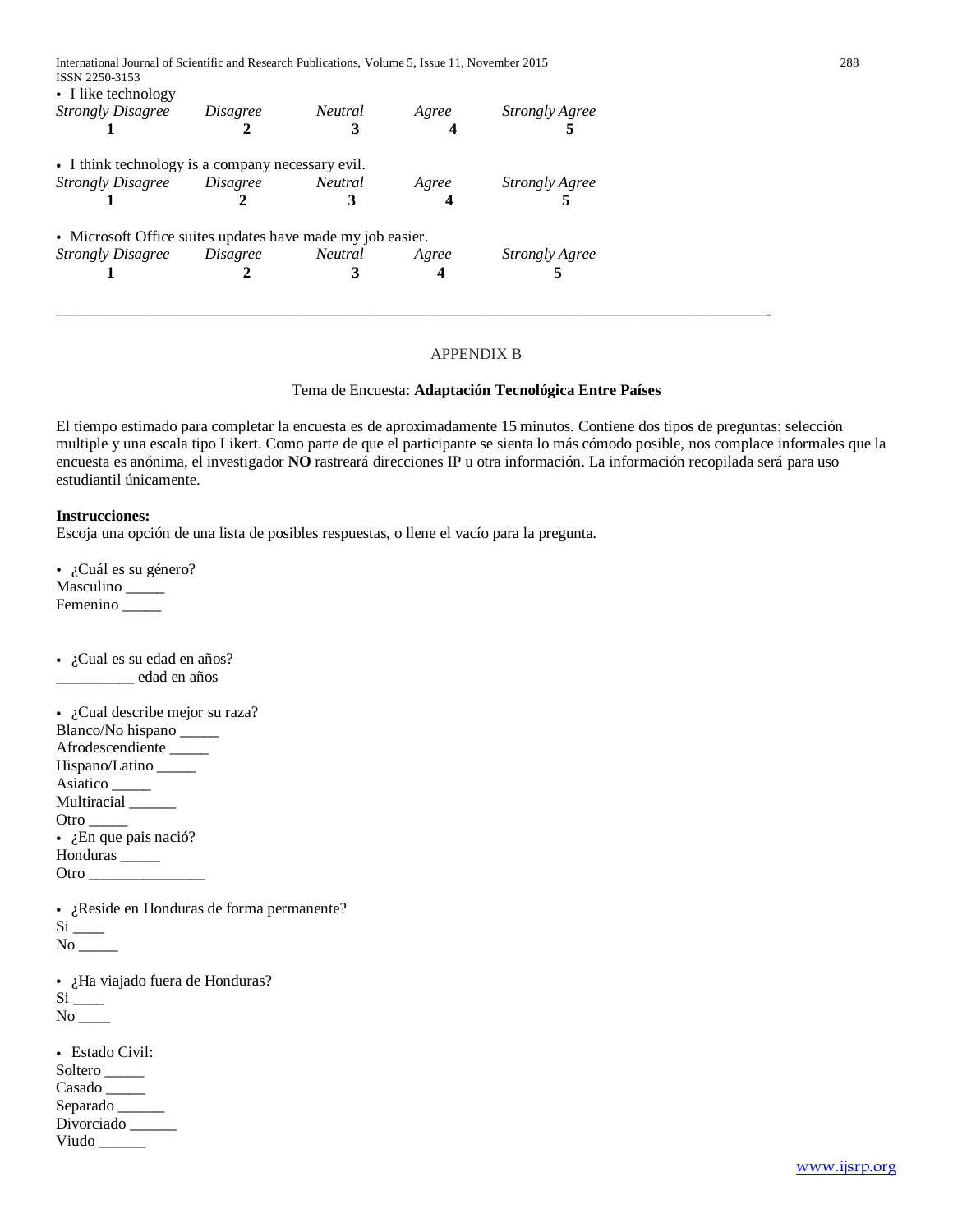\_\_\_\_\_\_\_\_\_\_\_\_\_\_\_\_\_\_\_\_\_\_\_\_\_\_\_\_\_\_\_\_\_\_\_\_\_\_\_\_\_\_\_\_\_\_\_\_\_\_\_\_\_\_\_\_\_\_\_\_\_\_\_\_\_\_\_\_\_\_\_\_\_\_\_

• ¿Cuantos hijos tiene?

| $\Omega$     |  |
|--------------|--|
| -1           |  |
| $\mathbf{2}$ |  |
| $3+$         |  |

• ¿Cuantos idiomas maneja incluyendo su idioma nativo? \_\_\_\_\_\_\_\_\_\_ numero de idiomas

Especifique que idiomas si el numero es mayor que 1.

• ¿Cuantos años a completado de educaron? (Si usted terminado la secundaria su respuesta seria 11/12, si ya termino su licenciatura 16, y si es PhD sería 20)

\_\_\_\_\_\_\_ Años

• ¿Como describe mejor su trabajo? Novato \_\_\_\_\_\_ Profesional \_\_\_\_ Gerencial \_\_\_\_\_\_ Ejecutivo \_\_\_\_ Dueño de negocio \_\_\_\_ Jubilado \_ Desempleado \_\_\_\_ Otro \_\_\_\_

• ¿Cuantos años de experiencia tiene en este campo?

\_\_\_\_\_\_\_ Número años de experiencia

• ¿Sufre usted de alguna discapacidad física?

 $Si$ <sub>——</sub>

No \_\_\_\_\_

• Yo asocio la innovación tecnológica con la marca de:

Windows \_\_\_\_

Google \_\_\_\_\_

Linux \_\_\_\_

Apple  $\_\_$ 

Otro \_\_\_\_

• Mi red social favorita es:

Google+ \_\_\_\_

Twitter \_\_\_\_

Facebook \_\_\_\_

 $Vine$ <sub>\_\_\_\_</sub> Linked In \_\_\_\_

Instagram \_\_\_\_

Snapchat \_\_\_\_

Ninguna, no me agradan las redes sociales. \_\_\_\_

• ¿Poseo cuenta de Linked In?

 $Si$ <sub>——</sub>

 $No$ <sub>\_\_\_\_</sub>

Creo, pero nunca la uso \_\_\_\_

• Yo pago servicio de internet para: Casa\_\_\_\_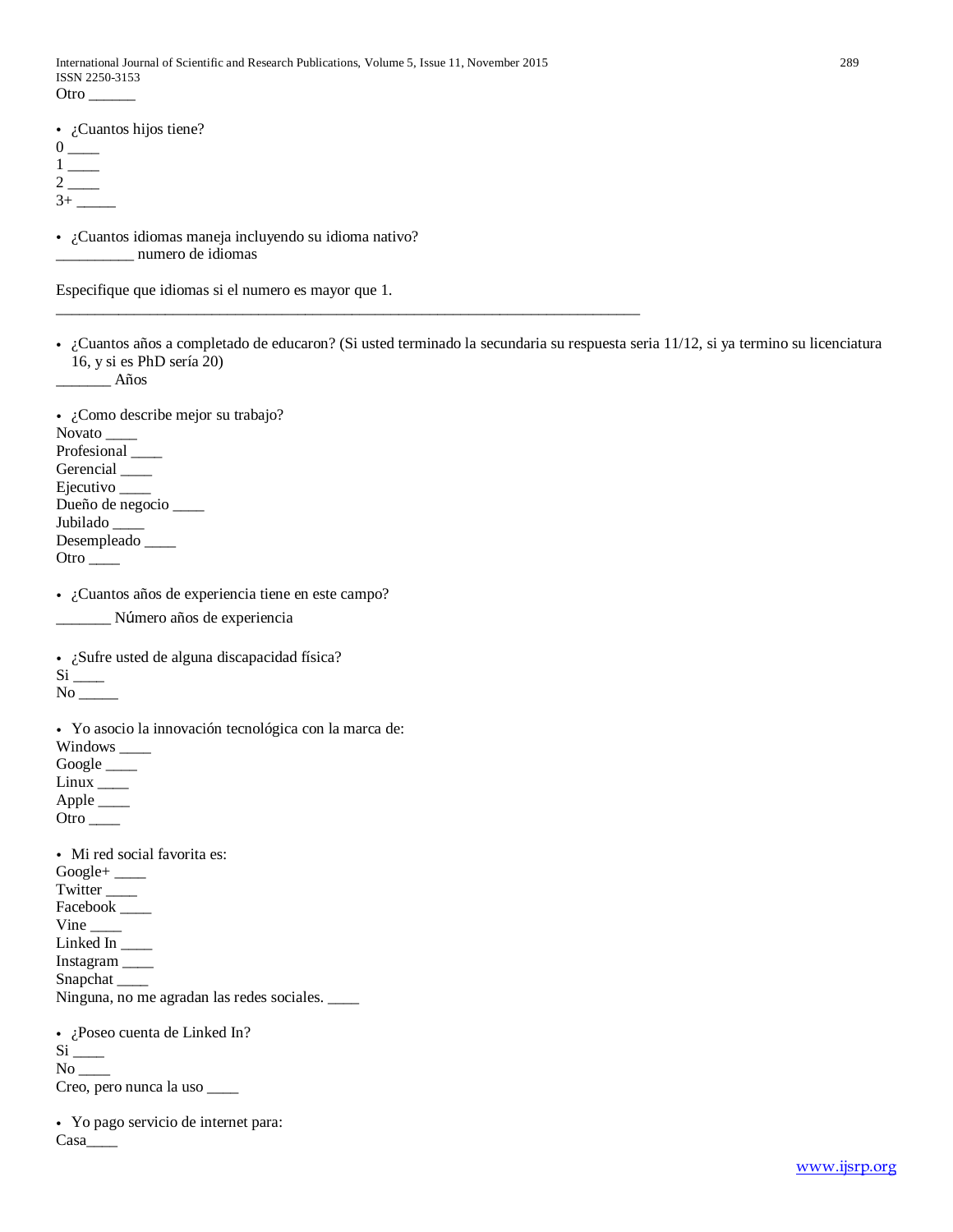International Journal of Scientific and Research Publications, Volume 5, Issue 11, November 2015 290 ISSN 2250-3153 Celular \_\_\_\_\_ Ambos \_\_\_\_ Ninguno \_\_\_\_\_\_\_

| • Soy dueño de:                      |  |
|--------------------------------------|--|
| Smartphone                           |  |
| Smartphone y Tableta                 |  |
| Tableta                              |  |
| Smartphone y Computadora             |  |
| Tableta y Computadora _____          |  |
| Computadora                          |  |
| Smartphone, Tableta y Computadora __ |  |
|                                      |  |

| Yo uso:                      |
|------------------------------|
|                              |
| $OSX$ <sub>____</sub>        |
| Linux                        |
| Todos los anteriores _______ |
| Otro                         |

# **Instrucciones:**

Las siguientes preguntas contienen un número de declaraciones que los participantes podrán sentirse totalmente de acuerdo o en total desacuerdo. Por favor califique de manera personal lo tanto que pueden estar en acuerdo o desacuerdo de lo que usted piensa de las declaraciones. El numero 1 siendo que esta en total desacuerdo con la declaración y 5 que esta totalmente de acuerdo.

| · Mi trabajo requiere tener habilidades tecnológicas.<br>Total Desacuerdo | Desacuerdo | <b>Neutral</b> | Acuerdo | Total Acuerdo |
|---------------------------------------------------------------------------|------------|----------------|---------|---------------|
| 1                                                                         | 2          | 3              | 4       | 5             |
| • Yo opero MS Office con facilidad                                        |            |                |         |               |
| Total Desacuerdo                                                          | Desacuerdo | <i>Neutral</i> | Acuerdo | Total Acuerdo |
| 1                                                                         | 2          | 3              | 4       | 5             |
| • Yo poseo habilidades avanzadas en uso de computadoras.                  |            |                |         |               |
| Total Desacuerdo                                                          | Desacuerdo | <b>Neutral</b> | Acuerdo | Total Acuerdo |
| 1                                                                         | 2          | 3              | 4       | 5             |
| • Yo me alegro y espero las actualizaciones de programas.                 |            |                |         |               |
| Total Desacuerdo                                                          | Desacuerdo | <b>Neutral</b> | Acuerdo | Total Acuerdo |
| 1                                                                         | 2          | 3              | 4       | 5             |
| · Yo me enfado cuando mi compañía cambia mi ordenador.                    |            |                |         |               |
| Total Desacuerdo                                                          | Desacuerdo | Neutral        | Acuerdo | Total Acuerdo |
| 1                                                                         | 2          | 3              | 4       | 5             |
| • Yo uso el internet en mi casa.                                          |            |                |         |               |
| Total Desacuerdo                                                          | Desacuerdo | <i>Neutral</i> | Acuerdo | Total Acuerdo |
| 1                                                                         | 2          | 3              | 4       | 5             |
| • Yo uso internet en mi lugar de trabajo.                                 |            |                |         |               |
| Total Desacuerdo                                                          | Desacuerdo | Neutral        | Acuerdo | Total Acuerdo |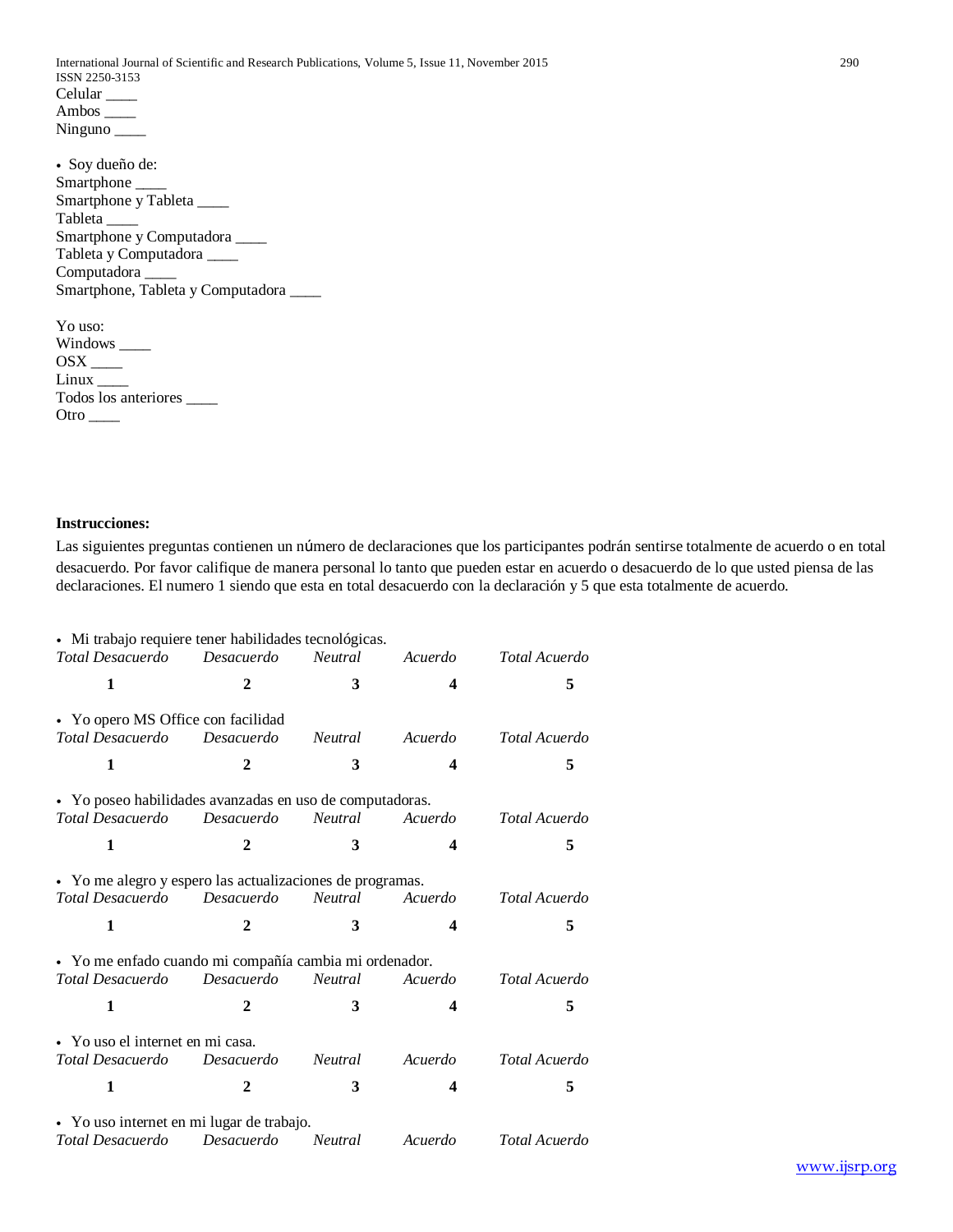| International Journal of Scientific and Research Publications, Volume 5, Issue 11, November 2015<br>ISSN 2250-3153 |                |                |                         |                                                                                                                                         | 291 |
|--------------------------------------------------------------------------------------------------------------------|----------------|----------------|-------------------------|-----------------------------------------------------------------------------------------------------------------------------------------|-----|
| 1                                                                                                                  | $\overline{2}$ | 3              | 4                       | 5                                                                                                                                       |     |
| • Yo reviso regularmente mis redes sociales.<br>Total Desacuerdo                                                   | Desacuerdo     | Neutral        | Acuerdo                 | Total Acuerdo                                                                                                                           |     |
| $\mathbf{1}$                                                                                                       | 2              | 3              | 4                       | 5                                                                                                                                       |     |
|                                                                                                                    |                |                |                         |                                                                                                                                         |     |
| • Los Blogs son importantes para mi<br>Total Desacuerdo                                                            | Desacuerdo     | Neutral        | Acuerdo                 | Total Acuerdo                                                                                                                           |     |
| $\mathbf{1}$                                                                                                       | $\mathbf{2}$   | 3              | 4                       | 5                                                                                                                                       |     |
| Total Desacuerdo                                                                                                   | Desacuerdo     | Neutral        | Acuerdo                 | • Los nuevos estilos de letras y las resoluciones nuevas de pantallas impactan de forma negativa mi desempeño laboral.<br>Total Acuerdo |     |
| $\mathbf{1}$                                                                                                       | 2              | 3              | 4                       | 5                                                                                                                                       |     |
|                                                                                                                    |                |                |                         |                                                                                                                                         |     |
| • Me gusta aprender a usar nuevos programas.<br><b>Total Desacuerdo</b>                                            | Desacuerdo     | <b>Neutral</b> | Acuerdo                 | Total Acuerdo                                                                                                                           |     |
| $\mathbf{1}$                                                                                                       | $\overline{2}$ | 3              | 4                       | 5                                                                                                                                       |     |
| • Ir a capacitaciones tecnológicas me han convertido en un empleado mas productivo.                                |                |                |                         |                                                                                                                                         |     |
| Total Desacuerdo                                                                                                   | Desacuerdo     | Neutral        | Acuerdo                 | Total Acuerdo                                                                                                                           |     |
| $\mathbf{1}$                                                                                                       | $\overline{2}$ | 3              | 4                       | 5                                                                                                                                       |     |
| • Me gusta la tecnologia.                                                                                          |                |                |                         |                                                                                                                                         |     |
| Total Desacuerdo                                                                                                   | Desacuerdo     | <i>Neutral</i> | Acuerdo                 | Total Acuerdo                                                                                                                           |     |
| $\mathbf{1}$                                                                                                       | $\mathbf{2}$   | 3              | 4                       | 5                                                                                                                                       |     |
| • Creo que la tecnología es un mal necesario.<br>Total Desacuerdo                                                  | Desacuerdo     | Neutral        | Acuerdo                 | Total Acuerdo                                                                                                                           |     |
|                                                                                                                    |                |                |                         |                                                                                                                                         |     |
| $\mathbf{1}$<br>• Las actualizaciones de Microsoft han facilitado mi trabajo.                                      | $\mathbf{2}$   | 3              | $\overline{\mathbf{4}}$ | 5                                                                                                                                       |     |
| Total Desacuerdo                                                                                                   | Desacuerdo     | Neutral        | Acuerdo                 | Total Acuerdo                                                                                                                           |     |
| 1                                                                                                                  | 2              | 3              | 4                       | 5                                                                                                                                       |     |
|                                                                                                                    |                |                |                         |                                                                                                                                         |     |

| Country                                 |   |         | <b>Table 1 Descriptive characteristics</b><br>Gender | Education             |                         |              |                                                   |  |
|-----------------------------------------|---|---------|------------------------------------------------------|-----------------------|-------------------------|--------------|---------------------------------------------------|--|
| US <sup>-</sup>                         | N | Valid   | 46                                                   | 46                    |                         |              |                                                   |  |
|                                         |   | Missing | $\overline{0}$                                       | $\boldsymbol{0}$      |                         |              |                                                   |  |
| <b>HN</b>                               | N | Valid   | 56                                                   | 56                    |                         |              |                                                   |  |
|                                         |   | Missing | $\overline{0}$                                       | $\theta$              |                         |              |                                                   |  |
| By Gender<br>Country<br>US <sup>-</sup> |   | Valid   | Male<br>Female                                       | Frequency<br>18<br>28 | Percent<br>39.1<br>60.9 | 39.1<br>60.9 | Valid Percent Cumulative Percent<br>39.1<br>100.0 |  |

——————————————————————————————————————

[www.ijsrp.org](http://ijsrp.org/)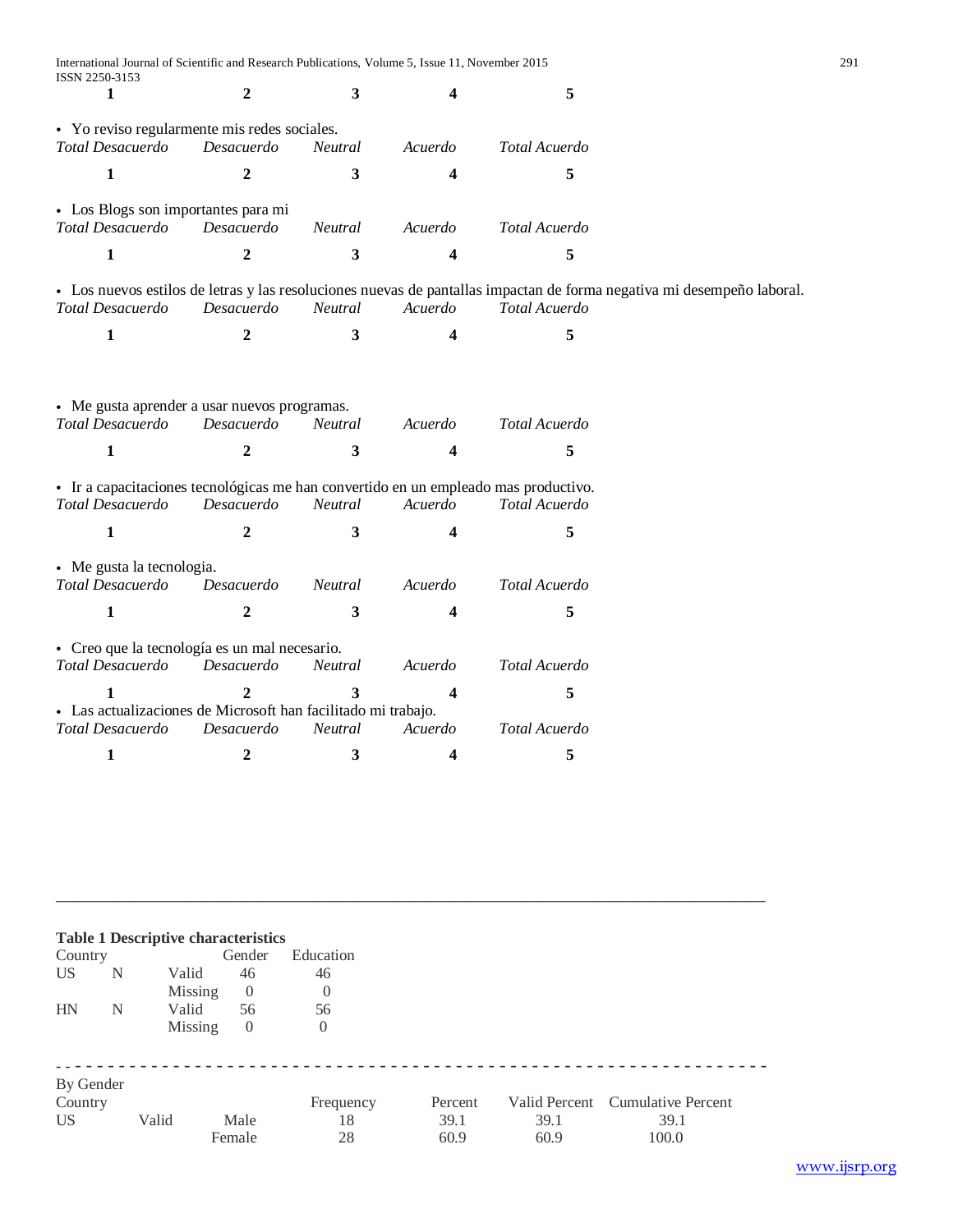| International Journal of Scientific and Research Publications, Volume 5, Issue 11, November 2015 | 292 |
|--------------------------------------------------------------------------------------------------|-----|
| ISSN 2250-3153                                                                                   |     |

|    |       | Total  | 46 | 100.0 | 100.0 |       |
|----|-------|--------|----|-------|-------|-------|
| HN | Valid | Male   | 23 | 41.1  | 41.1  | 41.1  |
|    |       | Female | 33 | 58.9  | 58.9  | 100.0 |
|    |       | Total  | 56 | 100.0 | 100.0 |       |

| Country         |       |           | Frequency | Percent Valid | Percent | <b>Cumulative Percent</b> |
|-----------------|-------|-----------|-----------|---------------|---------|---------------------------|
| US <sup>-</sup> | Valid | $1 - 12$  | 14        | 30.4          | 30.4    | 30.4                      |
|                 |       | 13-20     | 32        | 69.6          | 69.6    | 100.0                     |
|                 |       | Total     | 46        | 100.0         | 100.0   |                           |
| HN              | Valid | $1 - 12$  | 12        | 21.4          | 21.4    | 21.4                      |
|                 |       | $13 - 20$ | 44        | 78.6          | 78.6    | 100.0                     |
|                 |       | Total     | 56        | 100.0         | 100.0   |                           |

# **Statistics Age**

| US | N | Valid            | 46       |
|----|---|------------------|----------|
|    |   | Missing          | $\theta$ |
|    |   | Mean             | 31.76    |
|    |   | Median           | 30.00    |
|    |   | Mode             | 29       |
|    |   | Std. Deviation   | 7.852    |
|    |   | Variance         | 61.653   |
|    |   | Range            | 32       |
|    |   | Minimum          | 20       |
|    |   | Maximum          | 52       |
|    |   |                  |          |
|    |   |                  |          |
| HN | N | Valid            | 56       |
|    |   | Missing          | $\Omega$ |
|    |   | Mean             | 31.77    |
|    |   | Median           | 32.00    |
|    |   | Mode             | 32       |
|    |   | Std. Deviation   | 6.764    |
|    |   | Variance         | 45.745   |
|    |   |                  | 28       |
|    |   | Range<br>Minimum | 22       |
|    |   | Maximum          | 50       |

# **Table 2 Correlations between technological interest and perception of importance**

——————————————————————————————————————-

|            |         |                 |          |     | <b>Descriptive Statistics</b> |  |
|------------|---------|-----------------|----------|-----|-------------------------------|--|
|            | Mean    | Std. Deviation  |          | N   |                               |  |
| Interest   | 6.85    | 1.782           |          | 102 |                               |  |
| Perception | 14.94   | 2.341           |          | 102 |                               |  |
|            |         |                 |          |     | <b>Correlations</b>           |  |
|            |         |                 | Interest |     | Perception                    |  |
| Interest   | Pearson |                 | 1        |     | $.653**$                      |  |
|            |         | Correlation     |          |     |                               |  |
|            |         | Sig. (2-tailed) |          |     | .000                          |  |
|            | N       |                 | 102      |     | 102                           |  |
| Perception | Pearson |                 | $653**$  |     |                               |  |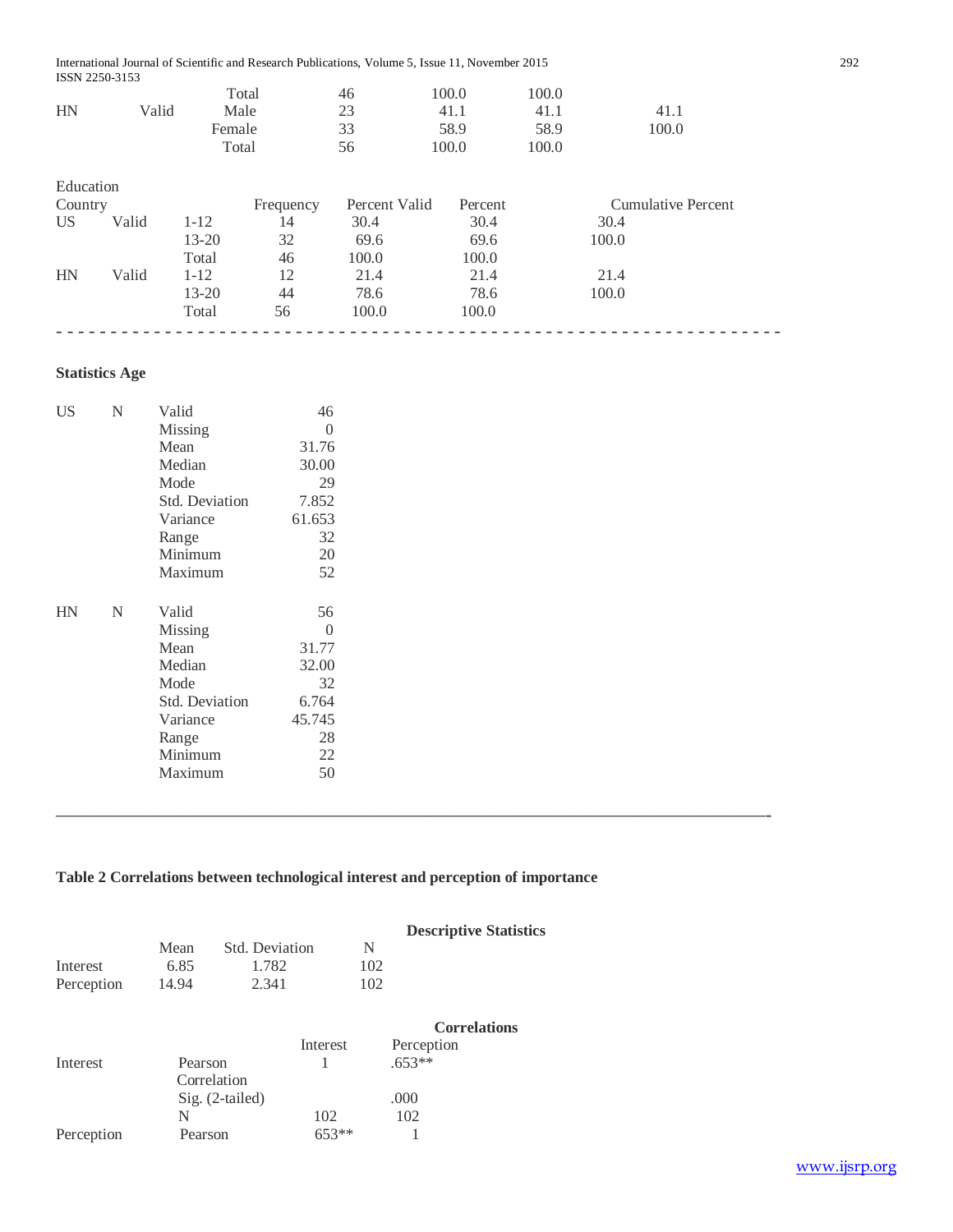| $Sig. (2-tailed)$                                                |     | .000 |  |
|------------------------------------------------------------------|-----|------|--|
|                                                                  | 102 | 102  |  |
| $\kappa$ Correlation is significant at the 0.01 lavel (2 to 10d) |     |      |  |

\*\* Correlation is significant at the 0.01 level (2-tailed).

# **Table 3 Correlations between perception of importance and usage of technology**

——————————————————————————————————————-

|            |             |                                                          |          | <b>Descriptive Statistics</b> |
|------------|-------------|----------------------------------------------------------|----------|-------------------------------|
|            | Mean        | Std. Deviation                                           | N        |                               |
| Perception | 14.94       | 2.341                                                    | 102      |                               |
| Usage      | 13.77       | 1.834                                                    | 102      |                               |
|            |             |                                                          |          | <b>Correlations</b>           |
|            |             |                                                          | Interest | Perception                    |
| Perception |             | Pearson                                                  | 1        | $.428**$                      |
|            | Correlation |                                                          |          |                               |
|            |             | Sig. (2-tailed)                                          |          | .000                          |
|            | N           |                                                          | 102      | 102                           |
| Usage      |             | Pearson                                                  | $.428**$ |                               |
|            |             | Correlation.                                             |          |                               |
|            |             | $Sig. (2-tailed)$                                        |          | .000                          |
|            | N           |                                                          | 102      | 102                           |
| **         |             | Correlation is significant at the 0.01 level (2-tailed). |          |                               |

# **Table 4 Correlations of interest towards technology and levels of usage**

|            |       |                        |          | <b>Descriptive Statistics</b> |  |  |
|------------|-------|------------------------|----------|-------------------------------|--|--|
|            | Mean  | <b>Std.</b> Deviation  | - N      |                               |  |  |
| Interest   | 6.85  | 1.782                  | 102      |                               |  |  |
| Usage      | 13.77 | 1.834                  | 102      |                               |  |  |
|            |       |                        |          | <b>Correlations</b>           |  |  |
|            |       |                        | Interest | Perception                    |  |  |
| Interest   |       | Pearson<br>Correlation |          | $.284**$                      |  |  |
|            |       | Sig. (2-tailed)        |          | .004                          |  |  |
|            |       | N                      | 102      | 102                           |  |  |
| Perception |       | Pearson                | 284 **   |                               |  |  |

——————————————————————————————————————-